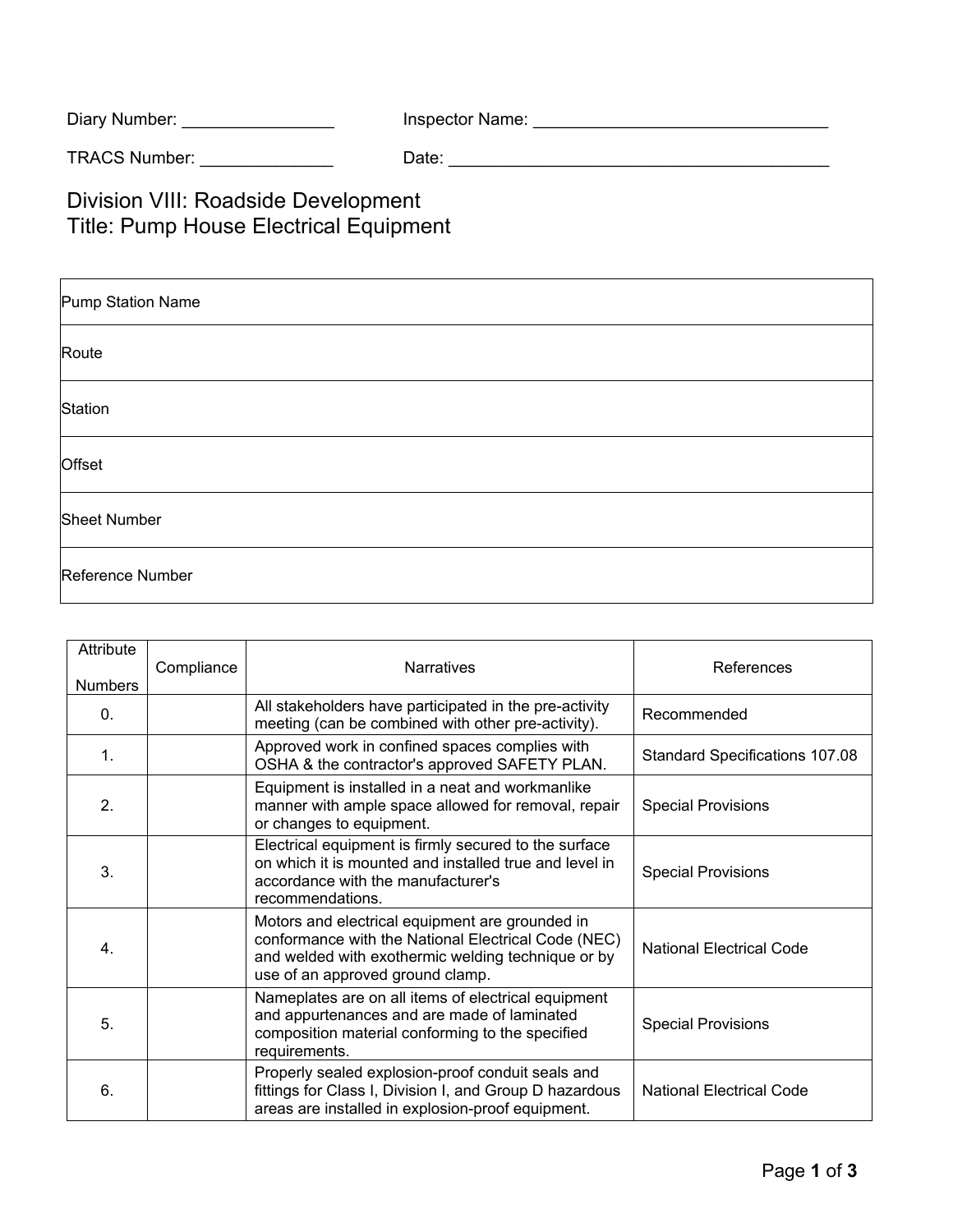| 7.  | The wet well is a Class I, Division I, Group D<br>hazardous area and installed in conformance with<br>NEC Article 500.                                                                                                        | <b>National Electrical Code Article</b><br>500                                 |
|-----|-------------------------------------------------------------------------------------------------------------------------------------------------------------------------------------------------------------------------------|--------------------------------------------------------------------------------|
| 8.  | Rigid metal conduits are heavy-wall, hot-dipped<br>galvanized steel conforming to the American National<br>Standard Institute (ANSI).                                                                                         | American National Standard<br>Institute C80.1                                  |
| 9.  | PVC conduit is Schedule 40 conforming to (NEMA)<br>Standard TC2.                                                                                                                                                              | <b>National Electrical</b><br><b>Manufacturers Association</b>                 |
| 10. | Metal conduit fittings and covers are hot-dipped<br>galvanized with gaskets in conformance with NEMA<br>and ANSI C80.4.                                                                                                       | <b>National Electrical</b><br><b>Manufacturers Association</b><br>Publish FB-1 |
| 11. | Rigid metal conduit expansion joint fittings are of<br>standard manufactured products designed to prevent<br>damage to cable and equipped with an approved<br>means of providing electrical continuity of the conduit<br>run. | <b>Special Provisions</b>                                                      |
| 12. | All conduits, boxes, fittings and accessories are<br>installed in conformance with the specified<br>requirements.                                                                                                             | <b>National Electrical Code</b>                                                |
| 13. | Conduits in explosion-proof areas are installed in<br>conformance with NEC, Class I, Division I, Group D.                                                                                                                     |                                                                                |
| 14. | Junction, outlet, device terminal, pull box and covers<br>are made of cast steel and are hot-dipped galvanized<br>conforming to Underwriters Laboratories (UL) 514.                                                           | <b>Special Provisions</b>                                                      |
| 15. | Conductors are annealed copper wire in conformance<br>with the Insulated Cable Engineers Association<br>(ICEA) Standards and the NEC.                                                                                         | <b>Insulated Cable Engineers</b><br>Association                                |
| 16. | Markers for cabling are B-292 vinyl as manufactured<br>by Brady, Seaton or equal.                                                                                                                                             | <b>Special Provisions</b>                                                      |
| 17. | Volt power cables are single conductor, suitable for<br>600 volt service and consisting of copper conductor<br>900C with heat and moisture resistant insulation Type<br>THWN/THHN, and Number 4 and larger is XHHW.           | <b>Special Provisions</b>                                                      |
| 18. | Conductors are Class B stranded, for sizes Number 6<br>and smaller THWN/THHN, and for Number 4 and<br>larger XHHW.                                                                                                            | <b>Special Provisions</b>                                                      |
| 19. | Control cables are single or multi-conductor 600 volt<br>service consisting of Class B or C stranded with<br>insulation the same as for 600 volt power cable.                                                                 | <b>Special Provisions</b>                                                      |
| 20. | Individual conductors of the multi-conductor cable are<br>color coded and have a minimum wire size of<br>Number 14 AWG.                                                                                                       | <b>Special Provisions</b>                                                      |
| 21. | Lighting wire is single-conductor, 600 volt with<br>insulation the same as for the 600 volt power cable<br>and no smaller than Number 10 AWG.                                                                                 | <b>Special Provisions</b>                                                      |
| 22. | Fixture wire is Number 14 AWG with Class B<br>stranding and conforming to ANSI-CI and NEC<br>requirements.                                                                                                                    | <b>American National Standard</b><br>Institute                                 |
| 23. | Instrumentation and signal cables for carrying digital,<br>analog, or d-c pulsed signals are of stranded tinned<br>copper, 105-C APVC insulated for 600 volt service<br>with overall shielding and PVC jacket.                | <b>Special Provisions</b>                                                      |
| 24. | Conductors are a minimum of 16 AWG, Class C<br>stranded, color coded and numbered as required.                                                                                                                                | <b>Special Provisions</b>                                                      |